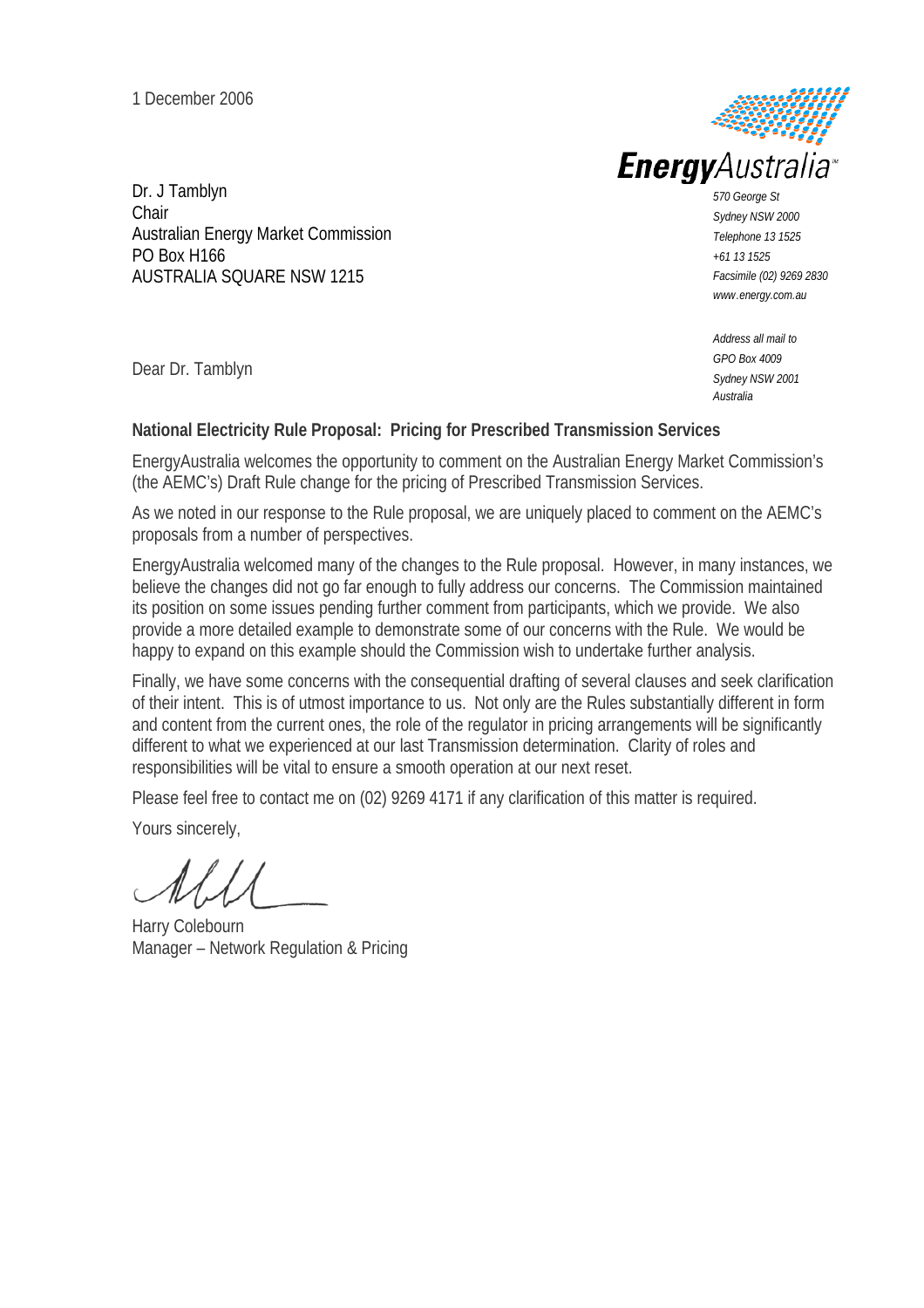

# **Transmission Pricing: Response to AEMC Draft Determination**

November 2006

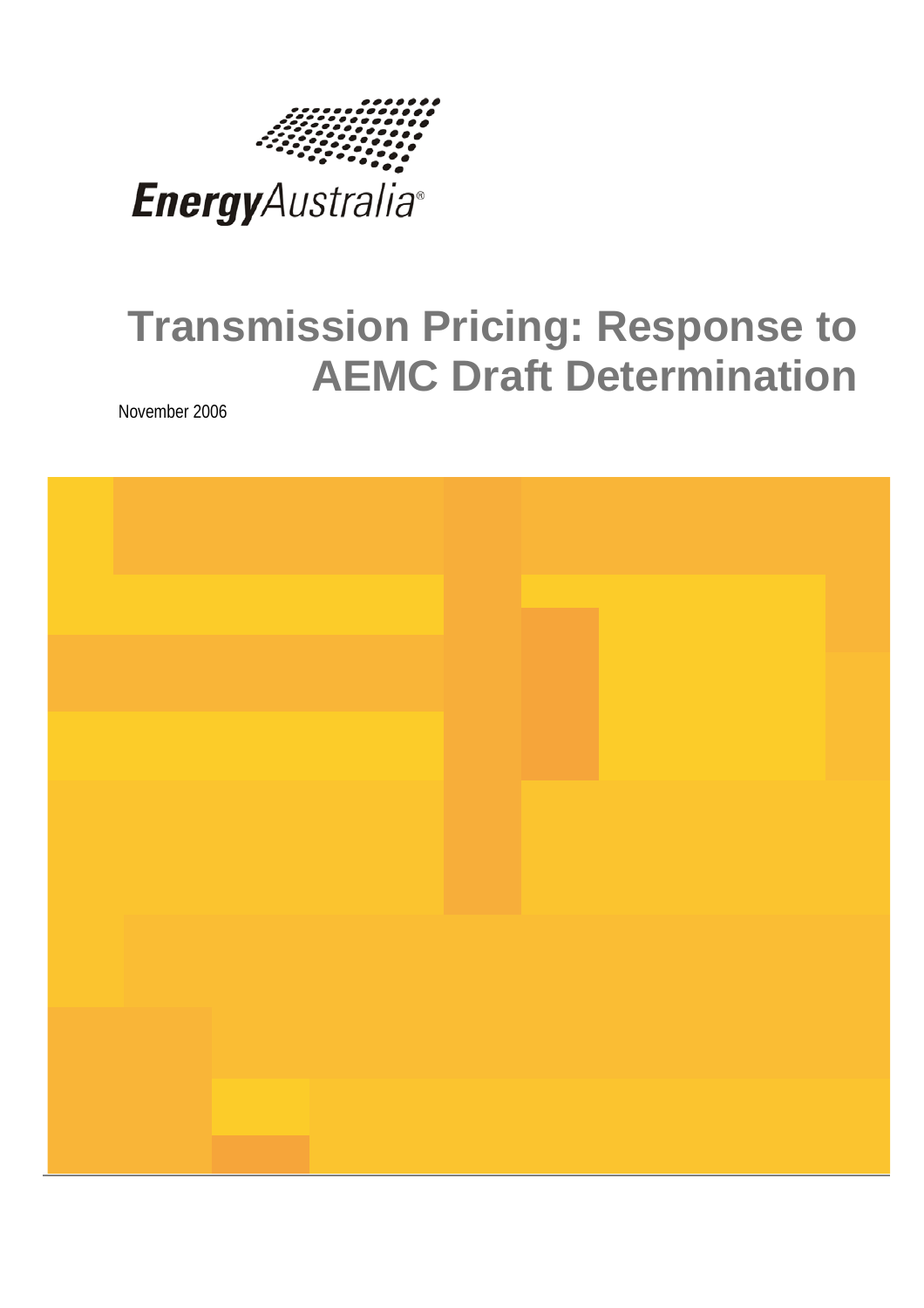## **Proposed Transmission Pricing Rule**

| 1.1              |                                                                        |    |
|------------------|------------------------------------------------------------------------|----|
| 1.2 <sub>1</sub> |                                                                        |    |
| 1.3              | Transmission System Assets directly attributable "on a causation       |    |
| 1.4              |                                                                        |    |
| 1.5              |                                                                        |    |
| 1.6              | Publication of pricing methodology and transmission network            |    |
|                  |                                                                        |    |
| 1.7 <sub>z</sub> |                                                                        |    |
| 1.8              |                                                                        |    |
| 1.9              |                                                                        |    |
| 1.10             |                                                                        |    |
|                  | APPENDIX – IMPACT OF CHANGING THE CURRENT COST ALLOCATION              |    |
|                  |                                                                        |    |
|                  | Scenario 1: Revenue impact on customers by changing the allocation     |    |
|                  |                                                                        | 12 |
|                  | Scenario 2: Impact on customers if the system is augmented using three |    |
|                  |                                                                        |    |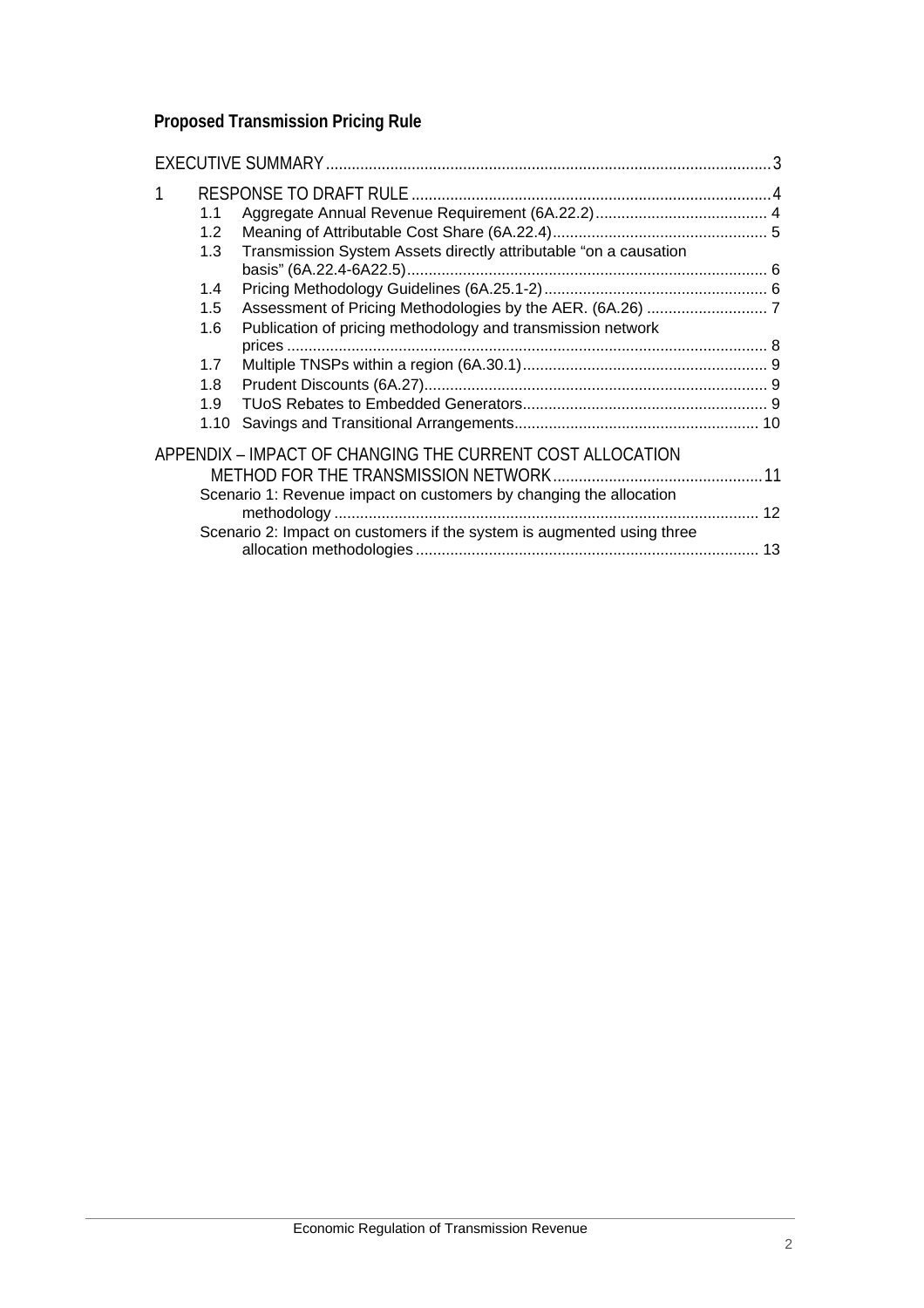EnergyAustralia welcomes the opportunity to respond to the AEMC's draft determination on Transmission Pricing. Our submission focuses on 8 major areas of the draft Rule:

- 1. The Commission has not justified a change in approach from the current Rule proposal that adjusts revenue directly to the AARR, rather than through the Customer TUoS General Charge;
- 2. We support the Commission's decision to remove operating and maintenance costs as a basis for the calculation of attributable cost share. Nevertheless, we demonstrate why Optimised Replacement Cost should remain as the only basis for calculating attributable cost share;
- 3. The introduction of the clause "on a causation basis" only creates uncertainty to generally accepted practice. The Commission's concerns about the "confusing mix of … approaches to implement the cost allocation exercise" are addressed in the Rule without the addition of "on a causation basis". Costs that are directly attributable to a service category are precisely that. Where costs can be attributed to more than one service category, 6A.24.2(d) should apply;
- 4. We remain concerned about the role of guidelines in assessing pricing methodologies and the extent to which the AER could, through guidelines, dictate the nature and effect of a TNSP's pricing methodology;
- 5. We are concerned with the inference that the AER can consult on and make a determination on the appropriateness of a pricing methodology (or an important element of one) and is therefore able to reject existing approaches such as that given to CRNP by draft clause 6A.24.3(c);
- 6. There is benefit in allowing flexibility in the date prices are published. A date 3 months before the end of a regulatory year, or another date agreed between DNSP and TNSP would be appropriate.
- 7. The Rules are currently insufficient in clarifying the obligations of "appointing TNSPs" and "co-ordinating TNSPs" when preparing their own methodologies.
- 8. We are disappointed with the Commission's view that a comprehensive change to the regime for embedded generators is not within the scope of the transmission pricing rules. It is the TUoS pricing allocation which provides the sole justification for TUoS rebates and these matters cannot be separated so simply.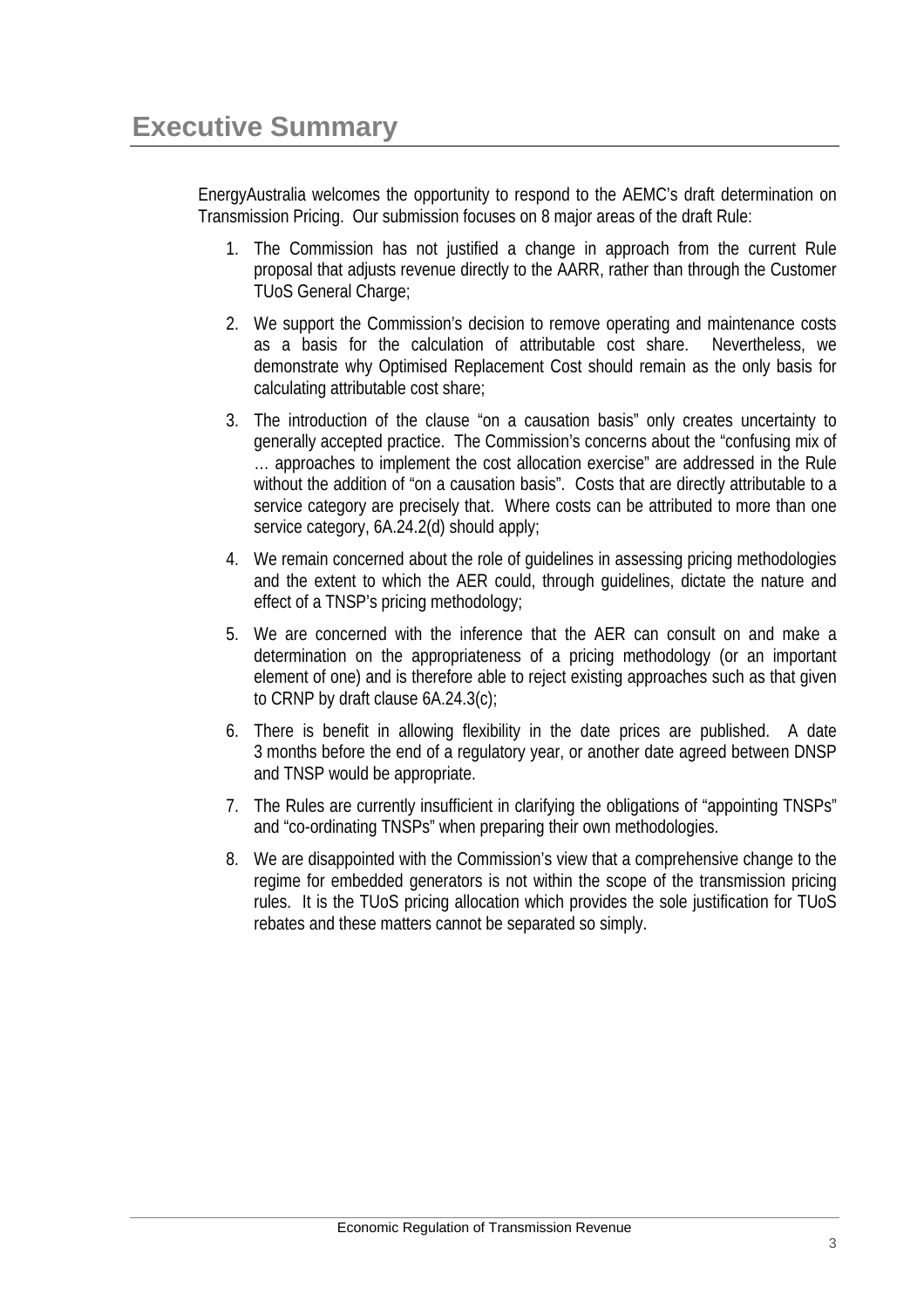#### **1.1 Aggregate Annual Revenue Requirement (6A.22.2)**

The Commission has maintained its approach from the Rule proposal that sees all adjustments to the amount of revenue that may be recovered from Prescribed Transmission Service charges is made at the outset, directly to the AARR, rather than through the Customer TUoS General Charge.

We believe the AEMC's proposal is based on theoretical construct, unsupported by logical analysis. In particular statements such as the following display a different understanding of the interactions of market operation and pricing to ours:

*"It does not make sense for consumers to receive all the benefits of IRSR proceeds1:.."*

IRSR proceeds arise from customers paying more than the generators receive *in an adjacent region* – why should a component be returned to generators *in the same region* when they have received the higher pool price?;

*Because CRNP only vaguely approximates the true LRMC of network usage, a reduction in the locational component of a 50% CRNP/Postage stamp split of TUoS cost recovery is just as likely to move the pricing regime closer to true LRMC as further away*2*.* 

Congestion based CRNP alters the 50% share of TUoS cost recovery to improve its alignment with LRMC. It is not logical to distort such a price signal in the way the AEMC proposes.

The Commission acknowledged, and EnergyAustralia agreed that this approach would involve a degree of rebalancing of charges<sup>3</sup>. EnergyAustralia believes this to be material, noting that TransGrid's settlement surpluses factored into its FY07 prices are \$107M, representing about 22% of the total revenue of \$484M4. While no information was provided on the \$/MWh or % impact on final bill to justify a return to the current approach, there seems to have been little (if any) empirical analysis justifying the change in the first place. It seems presumptuous to require market participants to justify a return to the commonly accepted approach when there has been no justification to move in the first place.

For a TNSP, the components of revenue recovery are typically as follows:

- entry charges for generators 5%, recovered as fixed charges;
- exit charges (dedicated to the load and distributor connections concerned) 35%, recovered as fixed charges;
- locational TUoS charges 30%, generally recovered as a peak demand or energy component;
- Common Service and TUoS General charges 30%, recovered on a postage stamp basis;

It follows there would be a very significant dilution of the surplus payment which derives from energy charges in the market, if it were to be returned across all transmission price components.

It is also important to consider the source of the settlement surplus funds. Surpluses arise through customers paying higher energy charges than generators receive in an adjacent region. Logically, it is appropriate for the funds to be returned to those customers through a

l

<sup>&</sup>lt;sup>1</sup> AEMC Draft Determination p38

 $2$  IBID p39

<sup>&</sup>lt;sup>3</sup> AEMC Rule proposal, p56

<sup>4</sup> EnergyAustralia submission to the Rule Proposal p 12, updated using information supplied by TransGrid on 28 November 2006.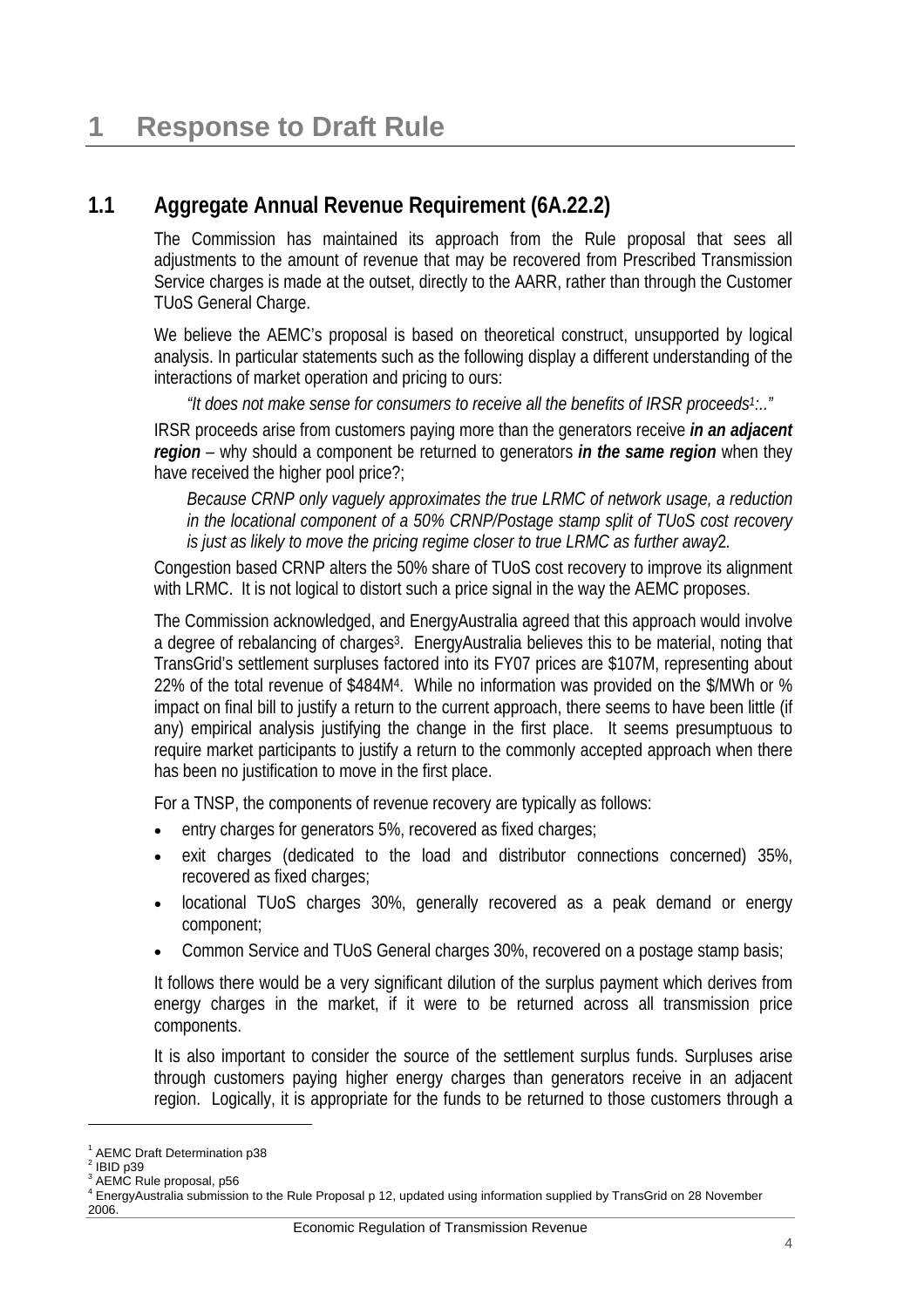rebate on their energy consumption. This is exactly what takes place when the surplus is used to reduce the postage stamped TUoS General/Common Service charges.

Finally, intergenerational issues must be considered. In its development of Rules for Transmission Revenue regulation, the Commission has intentionally sought to limit assets falling under the category of prescribed services to those which contribute to the provision of shared network infrastructure. Assets contributing to the provision of entry services were grandfathered as prescribed under the Rules.

The application of 6A.22.2 will provide a distortionary signal to new connections which will be subject to a negotiated/contestable regulatory regime. They will receive no allocative benefit from the distribution of services from their negotiated charge, while Generators subject to prescribed regulation for their assets will. We believe allocative efficiency is not promoted in this circumstance.

#### **1.2 Meaning of Attributable Cost Share (6A.22.4)**

EnergyAustralia applauds the Commission's decision to limit attributable cost share to asset cost reflectivity (rather than broaden the scope to include allocation based on operating and maintenance costs). Nevertheless we reiterate our position that network cost allocation based on asset costs other than the Optimised Replacement Cost (ORC) does not attempt to mimic the network LRMC.

There are a number of alternative approaches available to the TNSP if the Rules allow asset values "referable to values contained in the TNSP's accounts". This includes historic cost, gross restatement value (similar to ORC) net amount (similar to ODRC), building block component, impaired value/recoverable amount, or taxation value. All will result in different values and therefore different allocation issues.

For example, applying a depreciated asset value as the basis for attributable cost share (rather than ORC) would create the following significant issues:

- Prices in newer portions of the network would be higher than those in older parts for exactly the same level of service. Network assets generally have serviceable lives of 40 years or more and in EnergyAustralia's case, a customer supplied via the older 33 kV network would enjoy a lower price than one connected via the generally younger 132 kV network for the same level of service.
- Customers would receive very substantial price increases with the provision of new shared network assets, or when assets were refurbished (whilst all the time enjoying identical levels of network service).

The AEMC's approach may lead to prices which are higher at the start of an asset's life and would decline over the life of the asset. In most instances, this cost profile would directly oppose the profile that would arise from the situation of increasing load throughout an asset's life, which would indicate a higher price towards the end of an asset's life.

Such an outcome runs contrary to the use of efficient prices to signal congestion on the network and the need for further system augmentation. It also ignores intergenerational equity and price shock considerations.

EnergyAustralia therefore asserts that the use of ORC remains the best approach in allocating costs to assets for the purpose of cost allocation, with marginal cost signalling achieved through peak prices.

Appendix 1 contains a worked example using a sample transmission network, which highlights the issues of deviating from the ORC approach currently incorporated in the Rules. This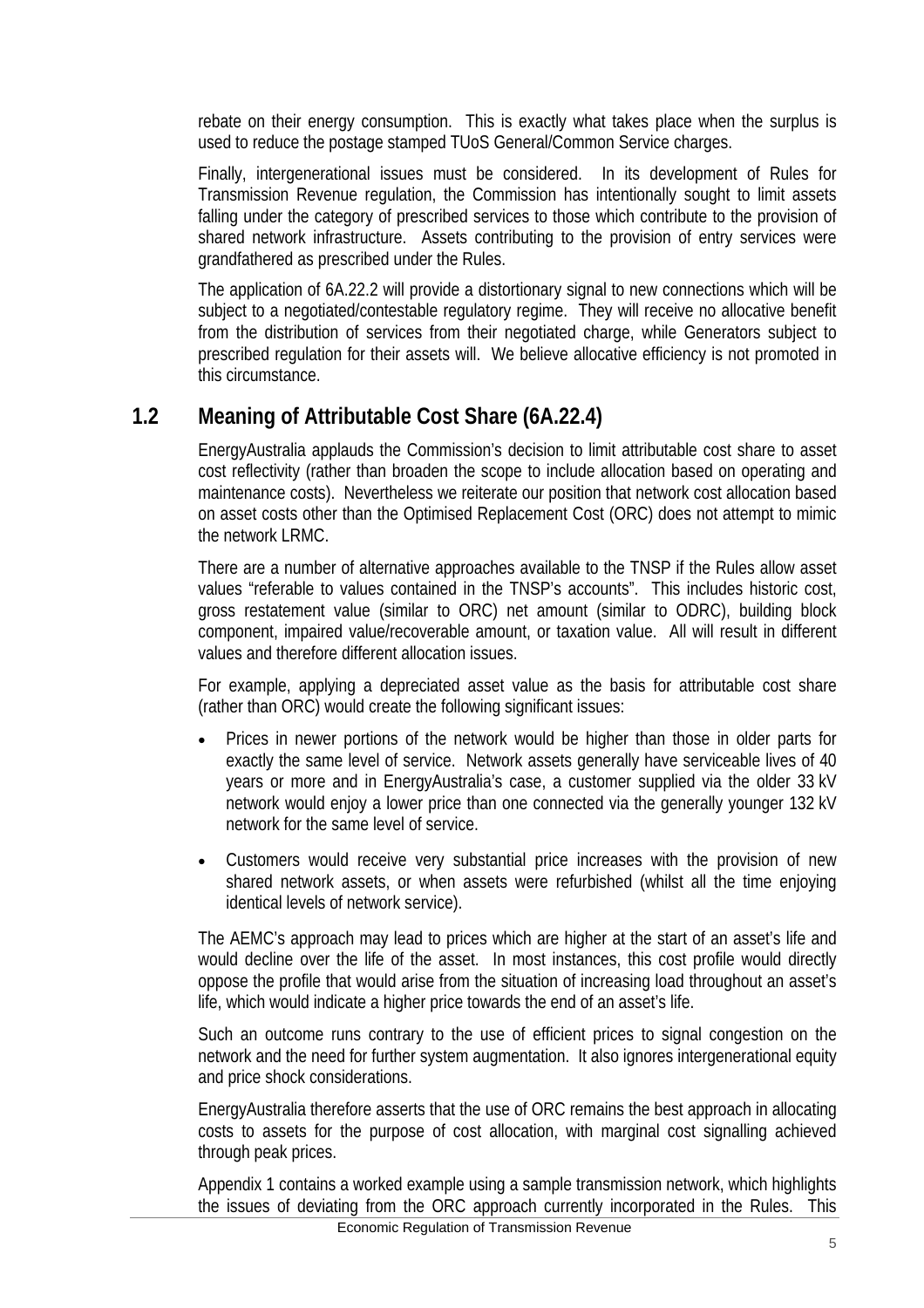model has been used for pedagogic purposes by the TNSPs since the mid 1990s, to demonstrate the principles involved in transmission pricing.

The AEMC is remiss in advocating pricing principles based on theoretical constructs without considering the likely impact on customers. This model and others are available and need to be used to test the theory. It is unsound and highly unsatisfactory to deliver to institutionalise locational "roof truss" or "saw tooth" pricing trends based on accounting records, and that such an approach could take decades to be fully priced recognising the high likelihood that the 2% side constraint would be binding over that time due to the inappropriately low pricing of the replaced assets.

#### **1.3 Transmission System Assets directly attributable "on a causation basis" (6A.22.4-6A22.5)**

EnergyAustralia notes the Commission's decision to adopt a causer pays principle for prescribed transmission services but is still relatively unsure of how this principle is applied in practice. For the avoidance of doubt, EnergyAustralia would welcome examples of how the cause pays principle would apply to:

- Assets originally built for an entry or exit service but are replaced/augmented due to network reliability requirements, whereupon they would form part of the shared network; and
- Assets originally built for the shared network but are replaced/augmented due to the need to provide an exit service;

These situations are not theoretical: they have happened and will continue to take place from time to time, as the network evolves and its configuration changes. Clarity on how the pricing aspects are to be managed is essential.

In our response to the Rule proposal we noted that the present transmission pricing arrangements were developed over several years with extended consultation as the basis of a national transmission pricing system. The introduction of the clause "on a causation basis" which has no legal or economic foundation only creates uncertainty to generally accepted practice.

We believe the Commission's concerns about the "confusing mix of ... approaches to implement the cost allocation exercise" are addressed in the Rule without the addition of "on a causation basis". Costs that are directly attributable to a service category are precisely that. Where costs can be attributed to more than one service category, 6A.24.2(d) will apply.

Noting the NGF concerns, there would be more benefit in grandfathering cost allocation to entry services to ensure locational decisions are not distorted than applying causation principles to every new augmentation and replacement.

EnergyAustralia asserted in its response to the Rule Proposal that these Rule changes are likely to involve significant shifts in the allocation of revenue between transmission services and customer classes. This is obviously tempered by Clause 6A.24.4(f) which limits the change in price for the locational component of the TUoS charge to 2% per annum (load weighted).

## **1.4 Pricing Methodology Guidelines (6A.25.1-2)**

EnergyAustralia has long been an advocate of guidelines that provide guidance for TNSPs to assist its compliance with the Rules. As such, the guidelines themselves should not place compliance obligations on the TNSP that are additional to the Rules. EnergyAustralia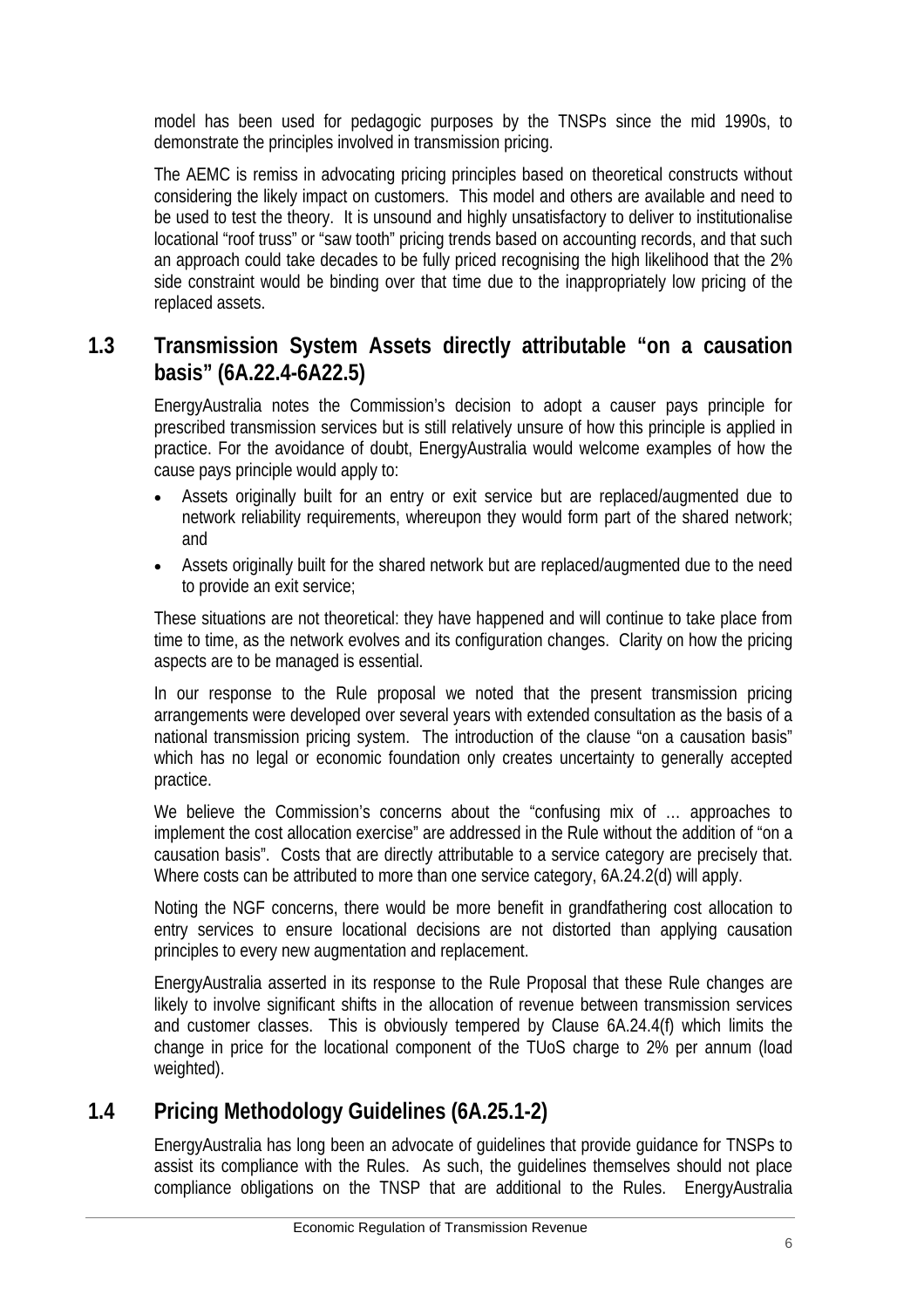proposed that the pricing methodology guidelines be amended to be guidelines for approval of a pricing methodology. The existing CRNP and Modified CRNP approaches would form part of these guidelines

While the Commission has chosen not to accept EnergyAustralia's position, it has provided some limitation on the use of guidelines in the Rule. EnergyAustralia supports the removal of the requirement for the AER to develop further guidelines on CRNP methodology and pricing principles. It was difficult to see how the AER would be in a position to improve on the current process, especially given the tight timeframes.

Nevertheless, EnergyAustralia remains concerned about the role of guidelines in assessing pricing methodologies and the extent to which the AER could, through guidelines, dictate the nature and effect of a TNSP's pricing methodology. Draft clause 6A.25.2 provides that the pricing methodology guidelines may specify or clarify "the form which a proposed pricing methodology is to take". The scope of the term "form" is not clear when used in this context and whilst it may be intended to only refer to presentation aspects of a methodology, it could conceivably extend to specifying the actual methodology (or elements of one) which must be used.

The Rules should not provide scope for the AER, through guidelines, to impose requirements in relation to the nature and effect of the methodology - this should be the preserve of the Rules. This discussed further in the context of the assessment of a TNSPs methodology in section 1.5 below.

This could be overcome by amending the Rule so that the AER prepares *Pricing Proposal Guidelines* rather than *Pricing Methodology Guidelines.* While the drafting distinction may seem trivial, it would remove the ambiguity regarding the AER's role in preparing guidelines and assessing the TNSP's without altering the substance of the Rule.

This amendment would clearly distinguish between the procedural and information requirements which may be the subject of AER guidelines and the principles and requirements of the Rules which apply to the assessment of the methodology.

#### **1.5 Assessment of Pricing Methodologies by the AER. (6A.26)**

EnergyAustralia supports the further clarification of the procedure, particularly 6A.26.1(b). However, we are concerned with comments in the Commission's determination dealing with procedure and the AER's ability to accept or reject a pricing methodology.

EnergyAustralia proposed in response to the Rule proposal that if a TNSP is using an established method such as CRNP, provided it satisfies the Rules, the AER should automatically approve the pricing methodology. We concluded the consultation process should therefore only be triggered in the event that a TNSP proposes a new pricing methodology.

The Commission disagreed with this proposal:

*"The Commission considers that as pricing methodologies are only approved at the start of each regulatory control period, the requirement for consultation should remain. This is because even if the methodology does not change, the appropriateness of it may change as network conditions change over time."* 

EnergyAustralia is concerned with the inference that the AER can consult on and determine the appropriateness of a pricing methodology or an important element of one, without further clarity on how this will preserve specific recognition of existing approaches such as that given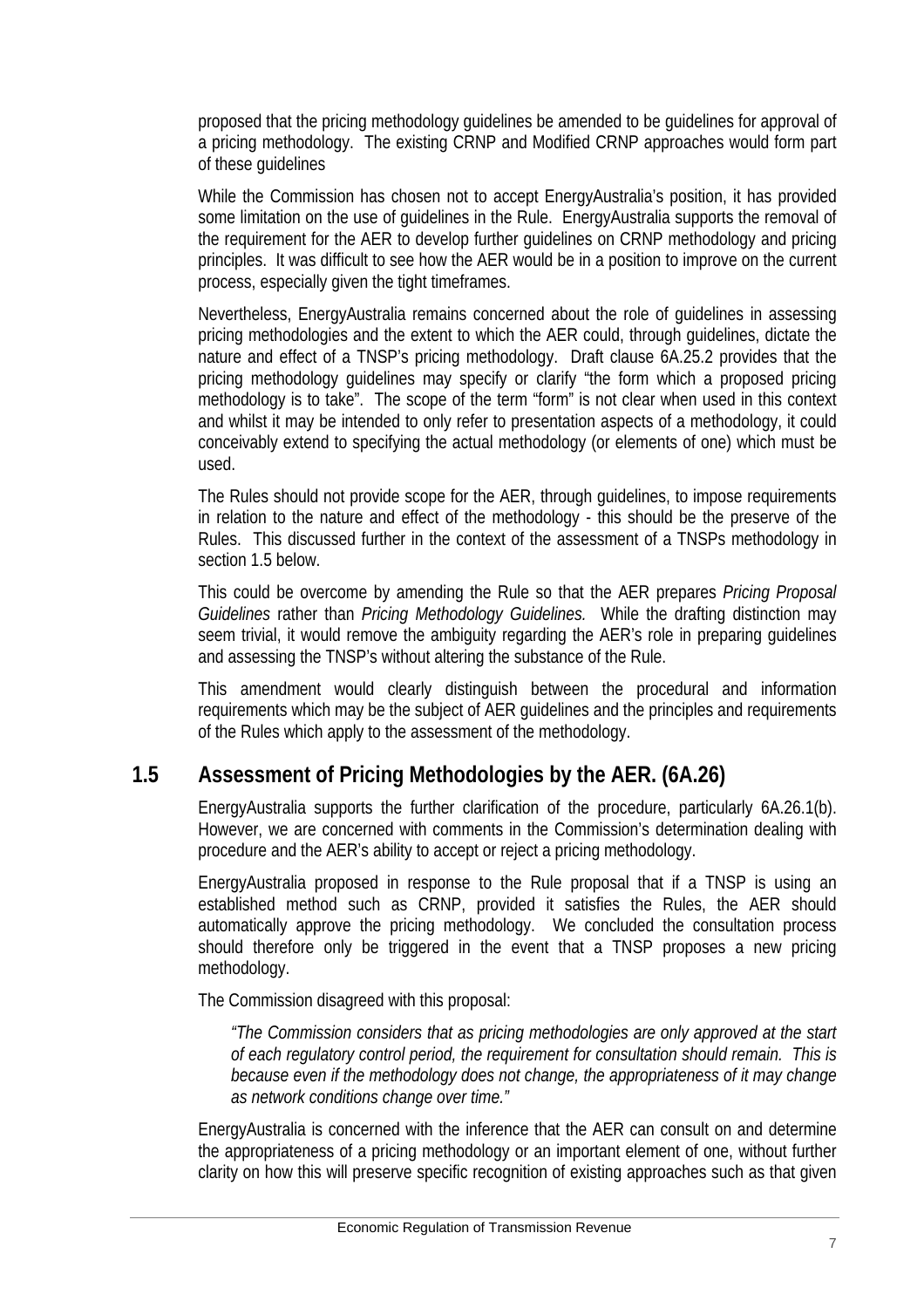to CRNP by draft clause 6A.24.3(c). While this inference seems inconsistent with 6A.26.12 and the general approach adopted by the Commission, EnergyAustralia seeks clarification on:

- Whether the AER can refuse a TNSP's pricing methodology on any basis other than consistency with the Rules or administration (ie. non-compliance with guidelines). There would not appear to be any basis for providing that the methodology itself (which should be distinct from information submitted in support of it) can be refused because it does not comply with the pricing methodology guidelines given that the guidelines should be confined to issues of presentation and information rather than substance.;
- Whether the AER is required to make a decision on the appropriateness of a pricing methodology and the basis for such a decision;
- The role of consultation, other than for consistency with Rules and guidelines, particularly where there is no intended change in methodology.

#### **1.6 Publication of pricing methodology and transmission network prices**

EnergyAustralia noted in its response to the Rule proposal that the current date of publication of transmission prices by the 15<sup>th</sup> May each year is too late to be implemented into distribution prices for the coming financial year. In NSW, the jurisdictional regulator IPART requires prices to be submitted by the first Monday in April for approval and it is anticipated that the AER will impose a similar requirement. To achieve this timeframe, DNSPs must allow sufficient time for prices to be approved internally, which usually requires that prices must be completed four weeks before this date, around late February.

To deal with this, EnergyAustralia uses the prior year's transmission prices to set rates for large customers, and relies on preliminary estimates from TransGrid as to the level of revenues likely to be recovered from prices for the following year. Estimated prices versus actual prices can and do vary enough to create significant revenue impacts on EnergyAustralia (see earlier comment on the influence of the settlement surplus). Prices and their associated revenues are in effect implemented one year later, resulting in unnecessary revenue risk for the DNSP and the dilution of any intended transmission pricing signals to large customers.

Requiring TNSPs to publish prices by 15<sup>th</sup> March each year would allow enough time for DNSPs to include these prices in distribution tariffs for submission to the regulator.

The Commission did not accept EnergyAustralia's proposal:

*"because the expiry of transmission revenue and pricing determinations can vary over time and between businesses, therefore changes to the Rules may not adequately address all situations. The Commission considers that in instances where a TNSP has*  not yet finalised prices because it has yet to get its Pricing Methodology approved that it *can use draft prices and recover any under or over amount in the following year5*.

EnergyAustralia believes the intent of the Rules state that the 15<sup>th</sup> May date has been chosen to allow adequate time for transmission prices to be factored in to distribution prices by DNSPs. The Commission acknowledges that determinations vary over time and between businesses. While changes to the Rule may not address all situations, it also follows that a hard date may not address any.

l

<sup>5</sup> AMEC Draft determination p63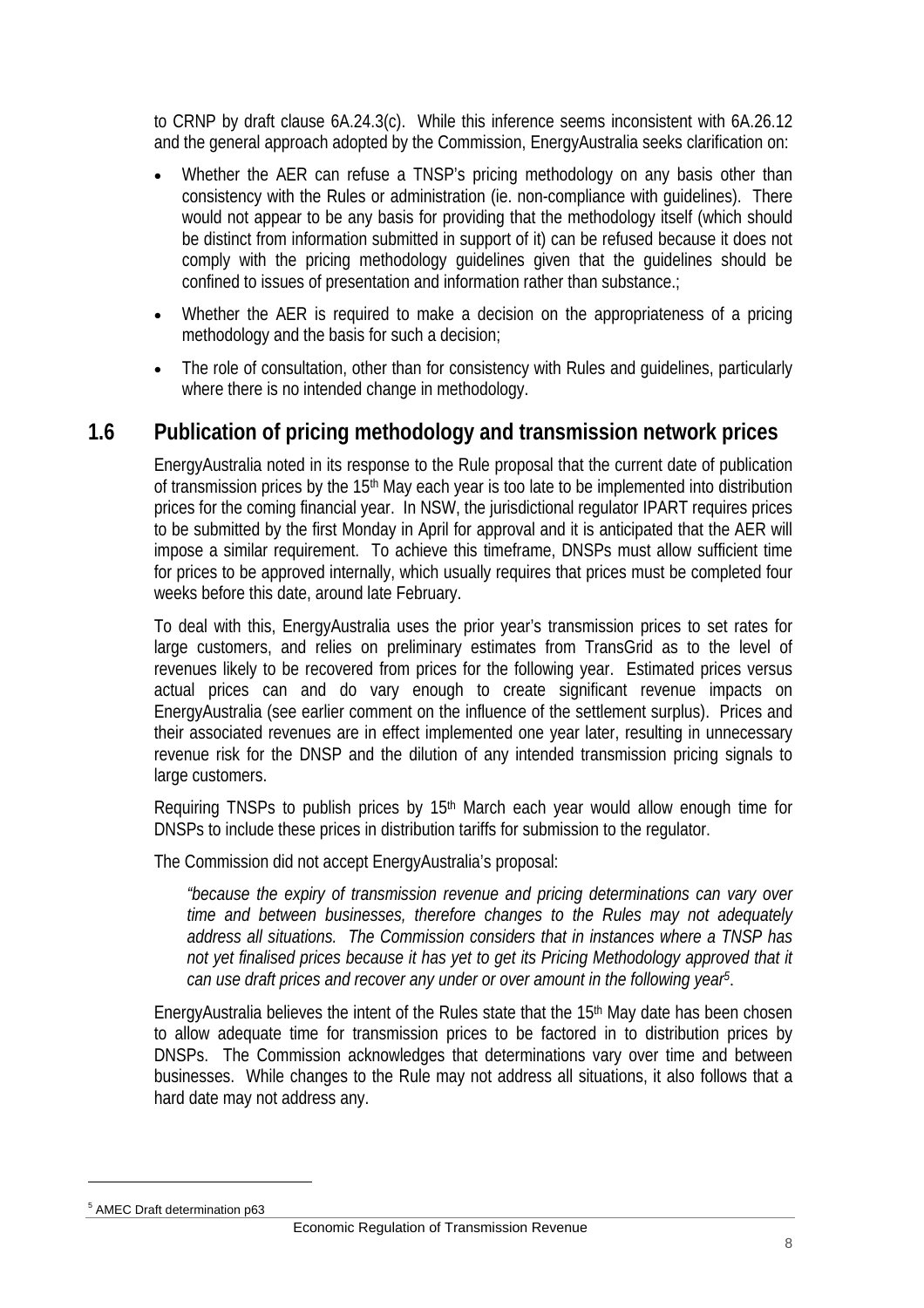EnergyAustralia believes there is benefit in allowing flexibility in the date prices are published. A date 3 months prior to the end of a regulatory year or another date agreed between DNSP and TNSP would be more appropriate than current drafting.

#### **1.7 Multiple TNSPs within a region (6A.30.1)**

The Commission indicated in its Determination on the draft Rule that it had made amendments to the Rule proposal to ensure where there is a co-ordinating TNSP in a region, the Rules provide that the 'appointing' TNSPs in the region are not required to submit, and have approved, separate pricing methodologies. It appears that this amendment has been provided by way of a note to 6A.30.1. The Commission notes that this is a logical position based on avoiding duplication and ambiguity.

EnergyAustralia considers that the note to clause 6A.30 is opaque at best and is insufficient in clarifying the obligations of appointing TNSPs when preparing their own methodologies. There is no acknowledgement of a different compliance regime applying to appointing TNSPs in either the guidelines development 6A.25 or the procedures for approving and pricing methodology 6A.26.

The submission of price structures is highly dependant on the pricing methodology chosen. However, the Rules are silent on the interrelationship with the co-ordinating TNSP when it is submitting its pricing methodology and the AER when it is assessing the co-ordinating TNSP's application. The rules should expressly make provision for the following matters where a coordinating TNSP has been appointed:

- An appointing TNSP is not required to address the matters specified in draft clause 6A.23(c)(1) when preparing its pricing methodology;
- The coordinating TNSP must provide sufficient information to the appointing TNSPs to enable the appointing TNSPs to understand the basis upon which the coordinating TNSP has allocated the various AARRs and to enable it to prepare its own pricing methodology and replicate the pricing allocation.

This matter should receive careful attention from the Commission, as it is anticipated that over the next five years, there is likely to be other examples of multiple TNSPs within one transmission region.

#### **1.8 Prudent Discounts (6A.27)**

EnergyAustralia supports the Commissions approach to prudent discounts.

#### **1.9 TUoS Rebates to Embedded Generators**

EnergyAustralia notes the Commission's view that a comprehensive change to the regime for embedded generators is not within the scope of the transmission pricing rules. This is disappointing given the Commission had sought opinion from stakeholders through each consultation round, with no concern raised over scope. It is the TUoS pricing allocation which provides the sole justification for TUoS rebates and these matters cannot be separated so simply.

EnergyAustralia believes the Commission was well progressed in developing a sound policy position on this issue.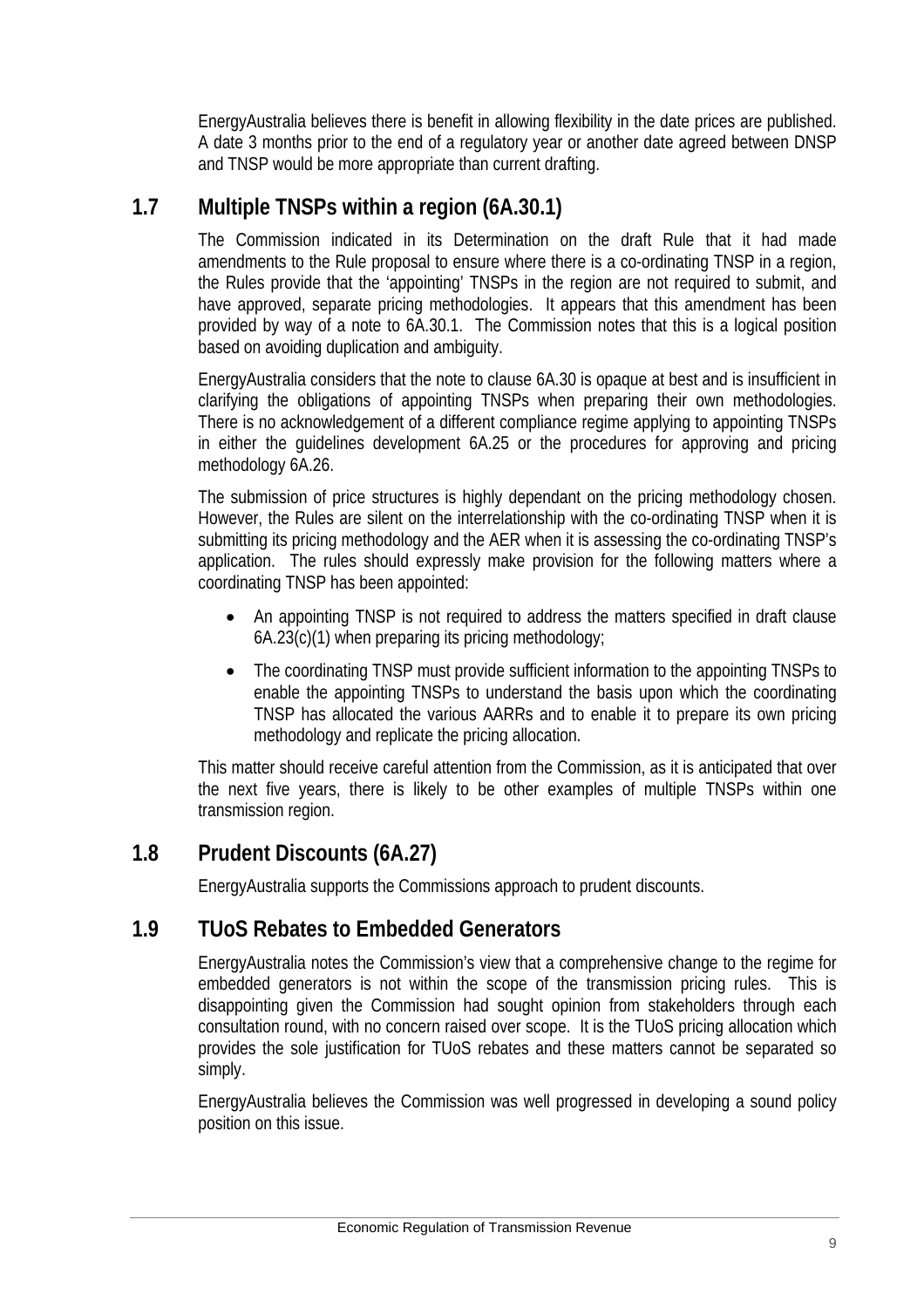#### **1.10 Savings and Transitional Arrangements**

EnergyAustralia would like clarification on the intent of the savings and transitional arrangements in the final determination, particularly Clause 11.6.3. We believe the market would also benefit from an illustrative example of how savings and transitional arrangements will apply to generator connection services:

- Committed before 16 February 2006 and subject to prescribed transmission services revenue regulation;
- Committed after 16 February 2006 and before 24 August 2006;
- Committed after 24 August 2006.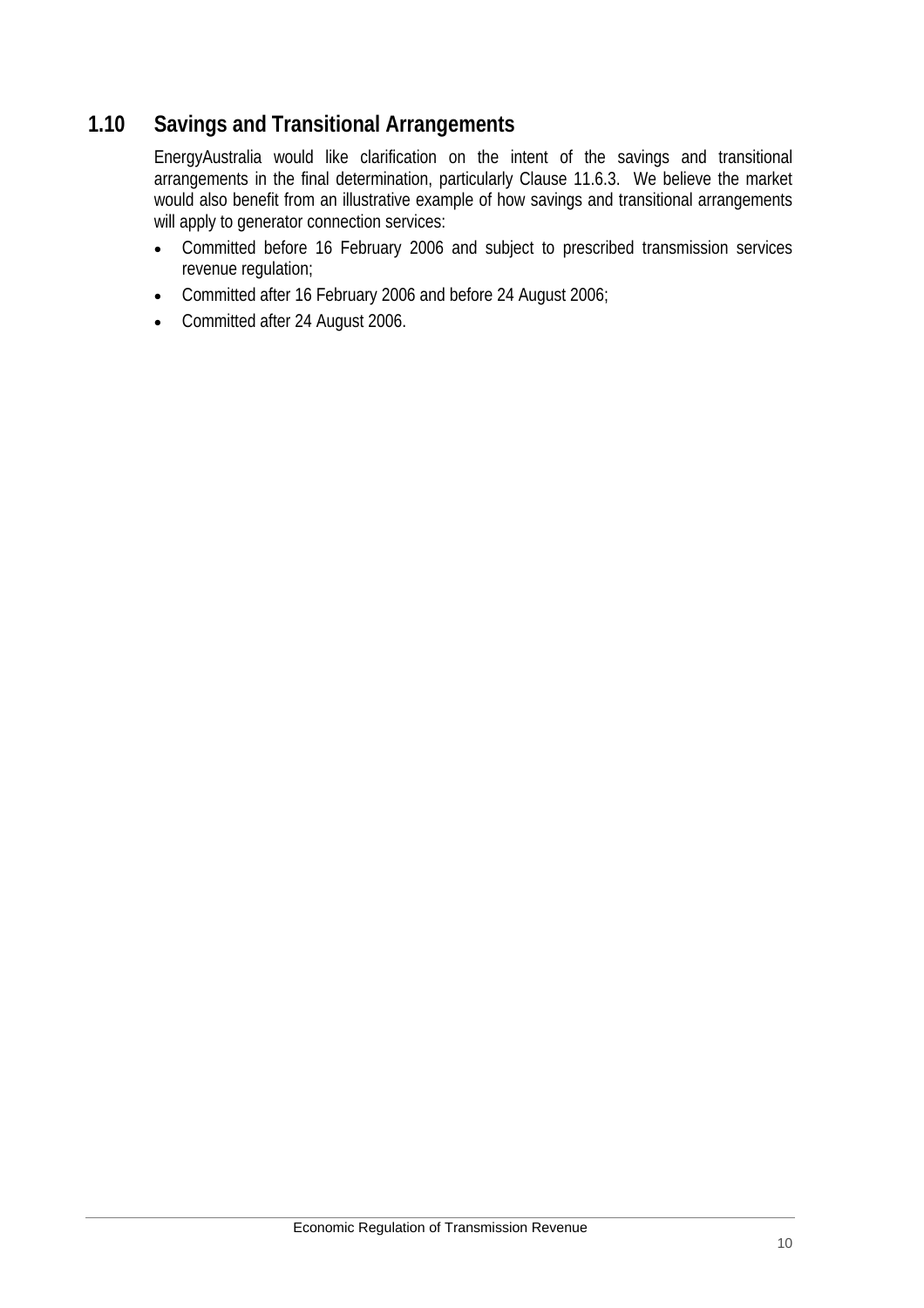# **Appendix – Impact of Changing the Current Cost Allocation Method for the Transmission Network**

The current methodology embedded in the Rules for allocating the Aggregate Allowable Regulated Revenue (AARR) for transmission services to customers is on the basis of the Optimised Replacement Cost (ORC) values of the transmission system assets. This better mimics the network Long Run Marginal Cost (LRMC), in contrast to other allocation methods such as Optimised Depreciated Replacement Cost (ODRC) and Building Block Costs (BB).

The following analysis illustrates the impact on prices in the following circumstances:

- **Scenario** 1: The cost impact on all customers if the current revenue allocation methodology is moved from an ORC basis to either an ODRC or a BB approach.
- ° **Scenario 2**: How system augmentation in one part of the network to cater for increased load by a customer impacts the revenue allocation to all customers based on each of the three methodologies.

For demonstration purposes, a simple sample transmission system with 5 busbars and operating at a nominal 220 kV has been modelled. A schematic diagram of the system is shown in figure A.1. As illustrated, the network is assumed to be comprised of older and newer segments of the network (as is very often the case in real networks).



**Figure A.1: Sample Distribution System used for analysis** 

The generated outputs and flows on the diagram are those arising from solution of the load flow with the connected loads. In this model, Pall Mall is the swing or slack busbar and the generators at both Piccadilly and Euston control the voltage. There are four loads in this model: at Paddington; Piccadilly; Marylebone; and Euston. The analysis will measure the pricing impacts at these four customer loads.

The analysis has been completed by modelling the system using TPrice. TPrice is the specialised pricing and loss analysis software used throughout Australia for transmission network pricing and losses, and by EnergyAustralia for its sub transmission network.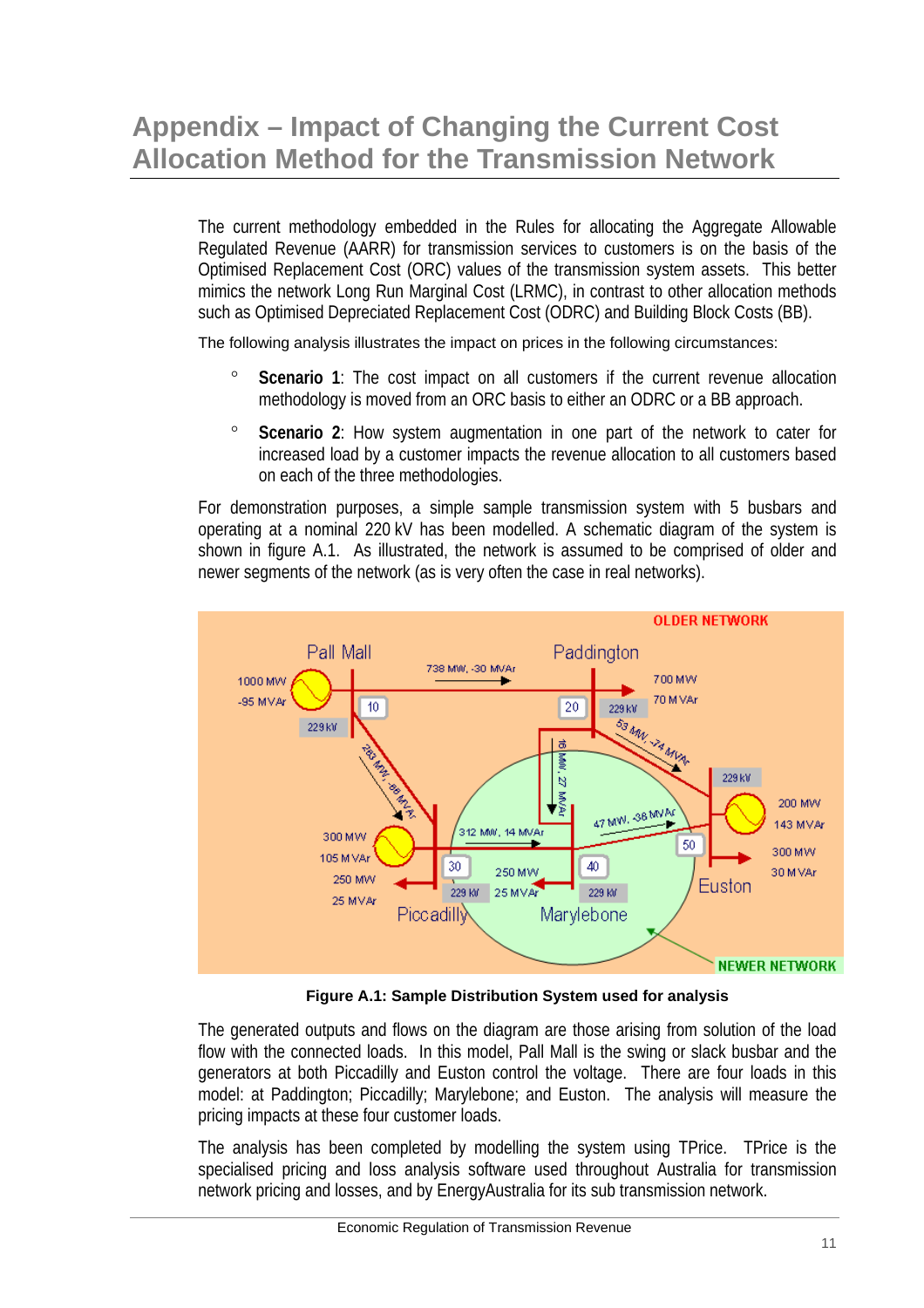#### **Scenario 1: Revenue impact on customers by changing the allocation methodology**

To measure the impact of changing the cost allocation method comparisons have been made on the prices charged to the four customers in the model system using each of the three allocation methods:

- ORC
- ODRC
- Building Block (ie. ODRC\*WACC + depreciation + opex for each line element).

Initially, it has been assumed that the AARR for this fictitious TNSP is \$100M. This revenue is allocated to each of the transmission system assets on the basis of the selected allocation methodology as indicated in table A.1.

| <b>Loadflow Circuit</b>   |          |             | ORC METHOD ('000\$) |              |             | <b>ODRC METHOD ('000\$)</b> |              | BB METHOD ('000\$) |             |              |  |
|---------------------------|----------|-------------|---------------------|--------------|-------------|-----------------------------|--------------|--------------------|-------------|--------------|--|
|                           |          | <b>LINE</b> | <b>EXIT</b>         | <b>TOTAL</b> | <b>LINE</b> | <b>EXIT</b>                 | <b>TOTAL</b> | <b>LINE</b>        | <b>EXIT</b> | <b>TOTAL</b> |  |
| <b>From</b>               | To       | \$'000      | \$'000              | \$'000       | \$'000      | \$'000                      | \$'000       | \$'000             | \$'000      | \$'000       |  |
| PallMall                  | Padingtn | 11,688      | 7,792               | 19.481       | 6,228       | 4,152                       | 10,381       | 9.676              | 6,450       | 16,126       |  |
| PallMall                  | Piccadly | 8.442       | 6.494               | 14.935       | 4,498       | 3,460                       | 7.958        | 6.988              | 5,375       | 12,363       |  |
| Padingtn                  | Marylebn | 6,169       | 2,597               | 8,766        | 13,149      | 5,536                       | 18,685       | 8,742              | 3,681       | 12,423       |  |
| Padingtn                  | Euston   | 7,792       | 649                 | 8,442        | 4,152       | 346                         | 4,498        | 6,450              | 538         | 6,988        |  |
| Piccadly                  | Marylebn | 3,896       |                     | 3,896        | 8,304       |                             | 8,304        | 5,521              |             | 5,521        |  |
| Marylebn                  | Euston   | 3,247       | 0                   | 3,247        | 6,920       | 0                           | 6,920        | 4,601              | 0           | 4,601        |  |
|                           |          |             |                     |              |             |                             |              |                    |             |              |  |
| <b>REVENUE ALLOCATION</b> |          | 41,234      | 17.532              | 58,766       | 43,253      | 13,495                      | 56,747       | 41.978             | 16,044      | 58,022       |  |
| <b>COMMON SERVICES</b>    |          |             |                     | 41,234       |             |                             | 43,253       |                    |             | 41,978       |  |
| <b>TOTAL REVENUE</b>      |          |             |                     | 100,000      |             |                             | 100,000      |                    |             | 100,000      |  |

**Table A.1: Revenue Allocation** 

In line with the current rules, 50% of the revenue associated with shared assets is assigned to common services and allocated to customer loads on a postage stamp basis.

The pricing allocation using TPrice with an assumed load and generation profile for each of the allocation methodologies is given in table A.2 below. This indicates that when moving from an ORC to an ODRC method of allocation, there would be a price increase of approximately 32% to customers at Marylebone and a corresponding increase of 36% in the Cost Reflective Network Price (CRNP) component. Given the 2% side constraint applied to the CRNP component of transmission prices it would take approximately 15 years to reach the required price level when the pricing allocation is changed from the ORC to an ODRC method. Conversely, there are price decreases at Euston, Paddington and Piccadilly.

Similarly, when moving from an ORC to the BB method, there is a total increase of approximately 22% at Marylebone. This equates to approximately 10 years before the price will reach the required "cost reflective" level. There are accompanying price decreases at Piccadilly and Euston.

From this simple model system it is evident that there are very significant price changes that would be experienced by the various connected customers if the pricing allocation is changed from the ORC method to either of the ODRC or the BB methods. Due to the side constraint placed on the transmission network pricing, it would be a number of years before the allocated prices can be charged to the customers.

Is should be emphasised that this analysis was carried out using a 50:50 split between the locational component and TUoS general charge. Section 6A.24.3 allows for the proportion of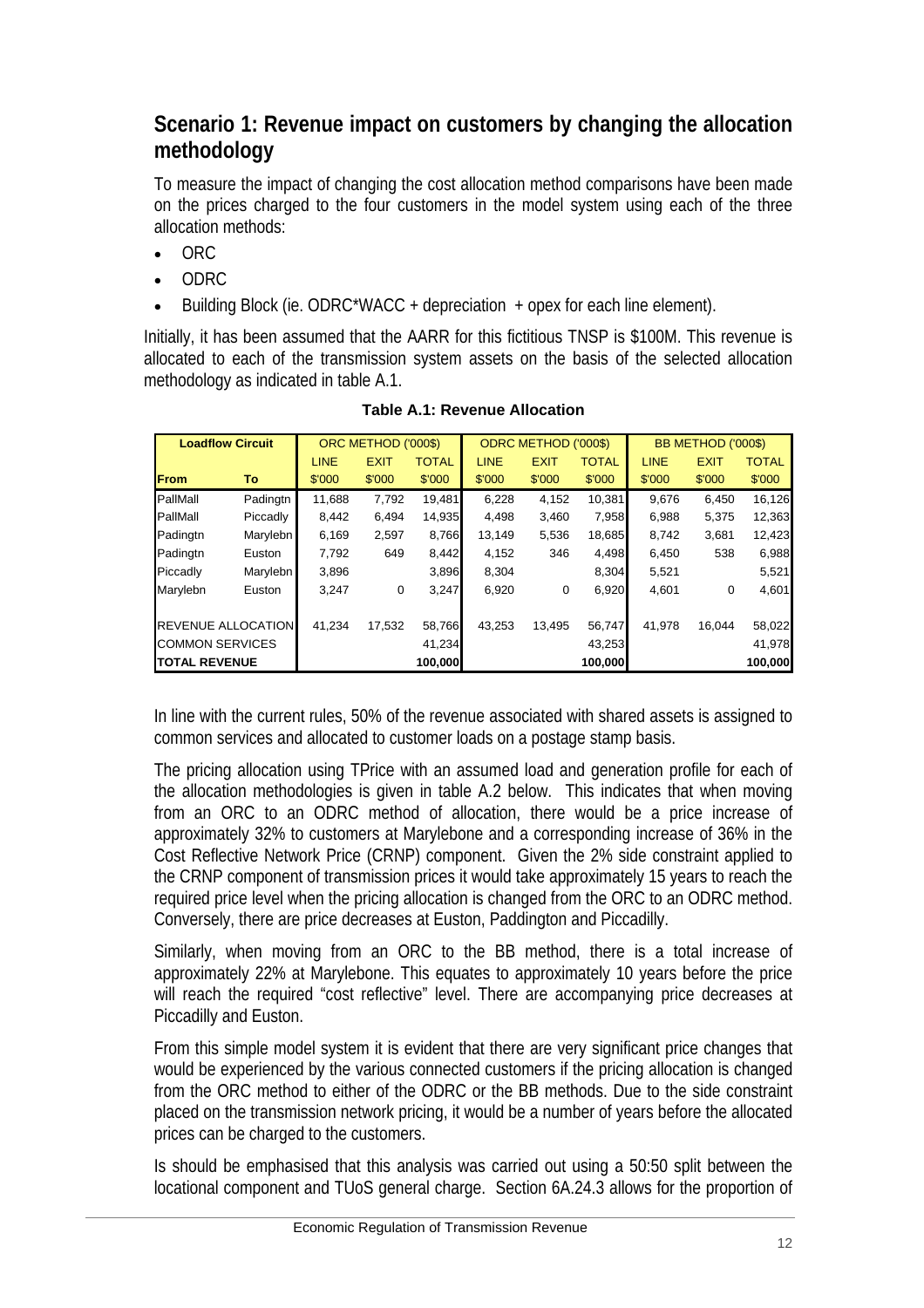the locational component to be much higher. In such cases, the price change would be even more dramatic.

#### **Scenario 2: Impact on customers if the system is augmented using three allocation methodologies**

It is now assumed that there is an increased load from a new customer at Paddington, with the current load of 700 MW increasing to 800 MW. Further, due to the line capacity limitation of the existing connection from Pall Mall to Paddington, a duplicate feeder needs be commissioned to increase the capacity between Pall Mall to Paddington. The resultant system is then similar Figure A.1, but with an additional new feeder from Pall Mall to Paddington. The commissioning of the new feeder has also impacted the total revenue of the assets by \$11.5 million, increasing the AARR from \$100 M to \$111.5 M.

The additional customer load at Paddington was the direct cause of the augmentation. If the costs of augmentation were to be charged in their entirety to that customer under a "causer pays" approach, the additional annual charge of \$11.5 M would be recovered from that customer, making its price almost twice that of the remaining load at Paddington (for exactly the same levels of service as the original customers).

To examine the pricing impacts if the new asset is treated as a portion of the meshed network, this revenue is again allocated to each of the transmission system assets on the basis of the selected allocation methodology as was done in Scenario 1.

In this Scenario, the price changes for each of the customers will be examined to determine which if the three allocation methodologies most appropriately allocates network costs taking into account the price shock to customers after a system augmentation occurs.

The results have been summarised in table A.3. These results again enforce that if the allocation approach was changed from the ORC method to either of the ODRC or BB methods, then it would be a considerable number of years before the prices would increase to meet the required price levels.

As the system augmentation is caused by incremental customer load at Paddington, it is appropriate and equitable that all customers at this location should bear a major portion of the incremental revenue, with minimal effect to the other customers. The results of the analysis indicate that this is indeed the case using the ORC method as shown in table A.4.

|                   | % Differences From Scenario 1 to 2                    |         |         |  |  |  |  |  |  |  |
|-------------------|-------------------------------------------------------|---------|---------|--|--|--|--|--|--|--|
|                   | <b>WITH ODRC</b><br><b>With ORC</b><br><b>With BB</b> |         |         |  |  |  |  |  |  |  |
| <b>Euston</b>     | 3.85                                                  | 2.09    | 3.12    |  |  |  |  |  |  |  |
| <b>Marylebone</b> | $-3.56$                                               | 11.01   | $-6.34$ |  |  |  |  |  |  |  |
| Paddington        | 26.55                                                 | 37.59   | 30.52   |  |  |  |  |  |  |  |
| <b>Piccadilly</b> | $-0.16$                                               | $-8.63$ | $-3.56$ |  |  |  |  |  |  |  |

#### **Table A.4: Price Changes per customer if a system augmentation occurs**

Whilst the customers at Paddington are the main beneficiaries of the increased capacity provided by the augmentation, the increased capacity and reliability afforded by this new line would benefits all customers in the meshed transmission network.

It is apparent that the costs of the line are mainly allocated to the customers at Paddington, with smaller changes at other locations. However it must be noted that the ODRC and BB cost allocation methods greatly increase the price change at Paddington, illustrating again that these approaches provide higher prices in new portions of the network.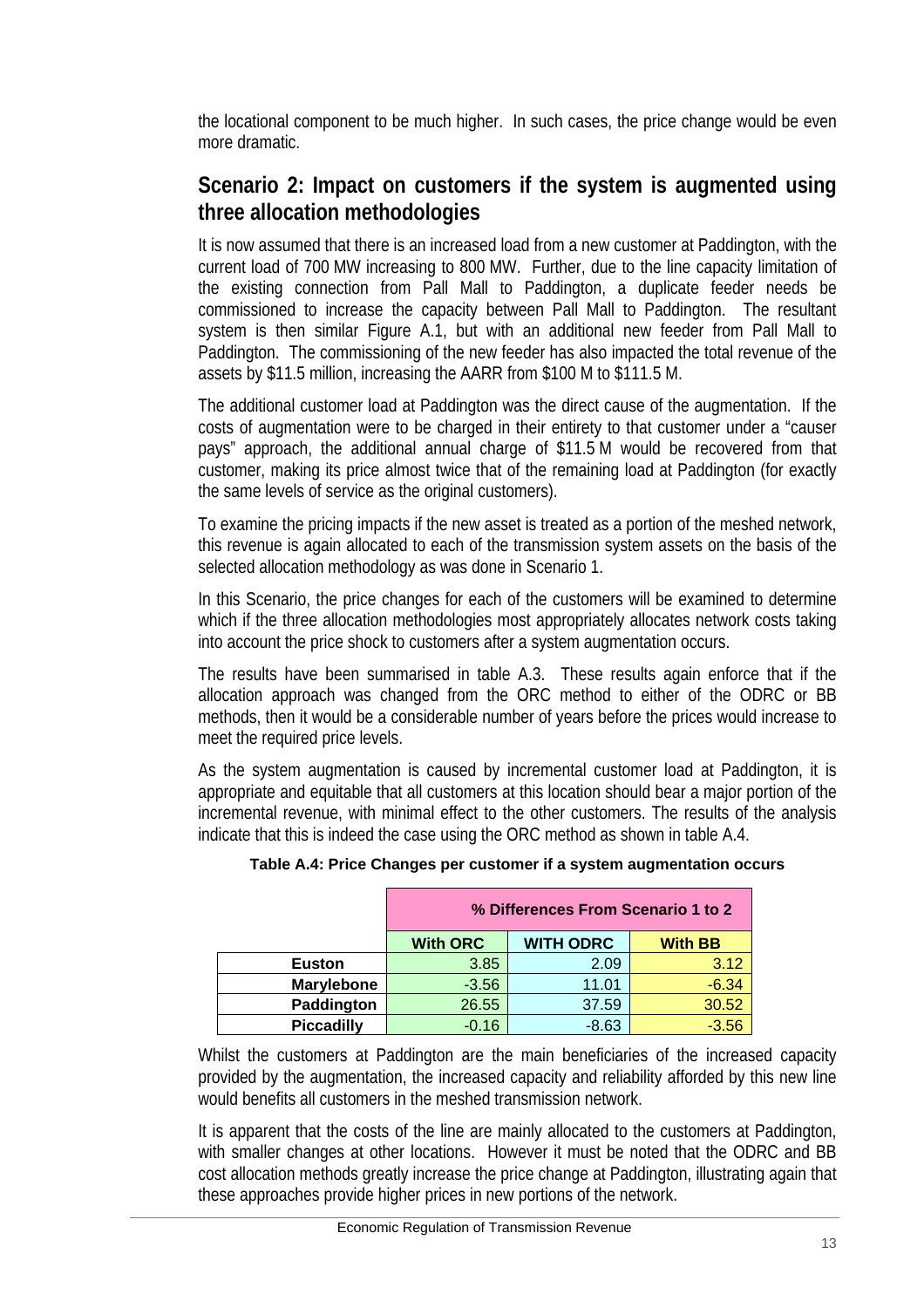The 2% side constraint on prices would apply in all instances, but it is clear that if the current ORC method were changed to either the ODRC or BB method it would be many more years before the prices stabilise to the appropriate "cost reflective" levels.